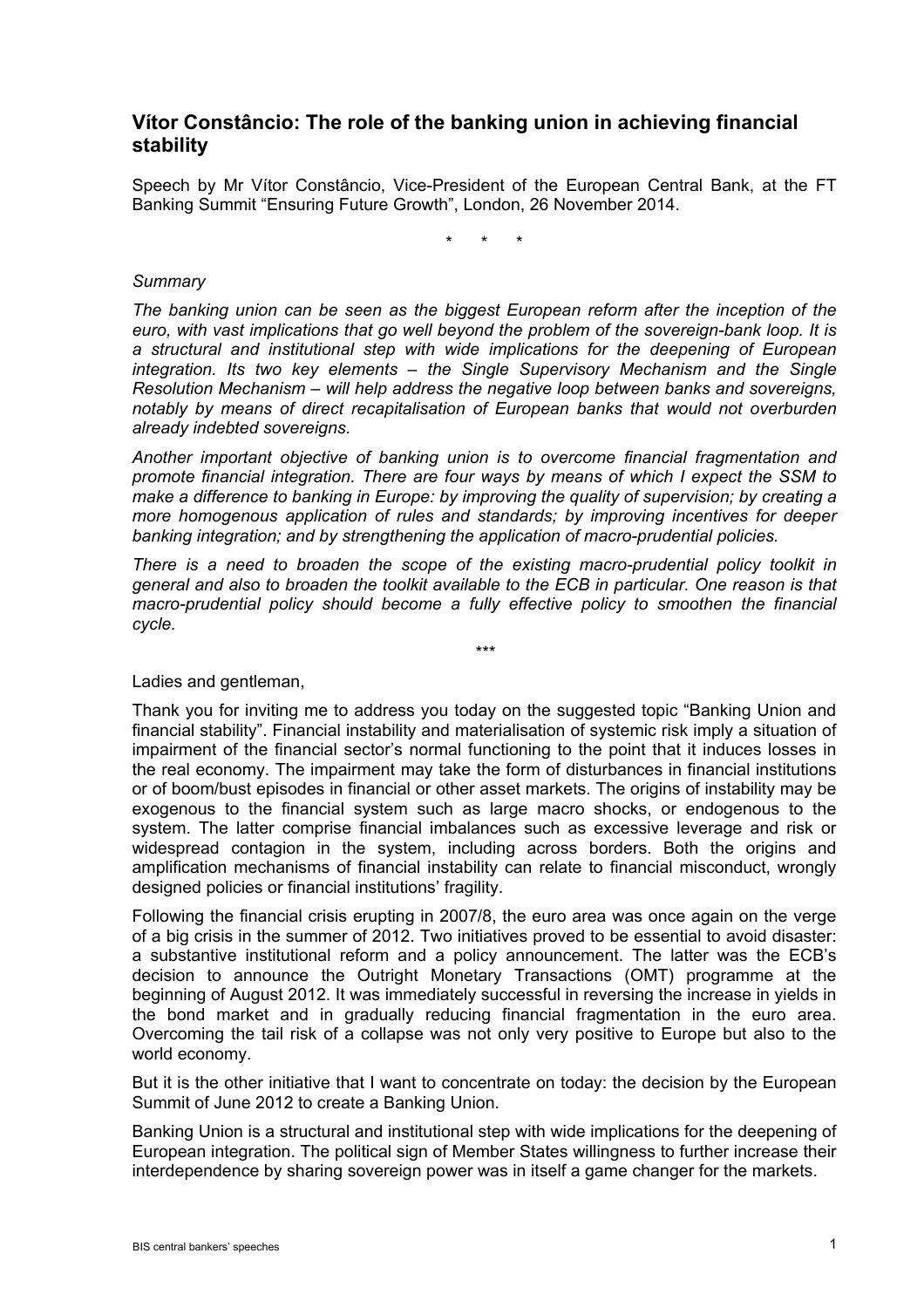As you may recall, the whole idea of launching a single European supervisor was born as a consequence of the decision to prepare direct European recapitalisation of weak banks. The crisis had convinced Member States to frontally address the negative loop between banks and sovereigns, notably by means of direct recapitalisation of European banks that would not overburden already indebted sovereigns. This naturally required that supervision would have also to be transferred to the European level. The embryo of Banking Union thus saw the light of day.

In the meanwhile, it was clarified that European direct recapitalisation could only happen after the Single Supervisory Mechanism (SSM) would become operative and following a comprehensive assessment of the banks' balance sheets. In this way, it would be ensured that direct recapitalisation would not be used to cover bad legacy assets stemming from the crisis or pre-crisis fragilities. Many months later, agreement was reached among Member States to accept the second element of the Banking Union – the Single Resolution Mechanism (SRM). As the ECB often underlined, these two components were necessary for the framework to work effectively. The Banking Union can thus be seen as the biggest reform after the inception of the euro, with vast implications that go well beyond the problem of the sovereign-bank loop.

In this way, the question of direct European recapitalisation ceased to be the main focus of attention. In the view of many commentators, the SRM became the expected instrument to achieve the separation of banks and sovereigns. This is a somewhat misleading view as only in combination with the later approval of the Bank Recovery and Resolution Directive (BRRD) could the SRM be effective in solving the bank-sovereign loop. The BRRD gave powers to the SRM to resolve banks using wide bail-in of shareholders and main bank's liabilities without having to utilise the resolution fund or public money.

The BRRD implements a true paradigm change, ending the culture of bail-out and ushering in a culture of bail-in. As of 2016, in all resolution cases, the BRRD will impose to the Resolution Authorities, a bail-in of shareholders and creditors equal to at least 8% of total liabilities including own funds of a given bank. It should be noted that the amount of 8% is very substantial when compared to the losses that banks faced in the recent crisis. To give you an idea: between 2008 and 2010 only one bank had losses exceeding the 8% threshold, and the average for all other banks was slightly less than 3%. If we look further back to the Nordic financial crisis in the 90s, none of the banks affected faced losses close to 8% of its total liabilities including own funds.

According to the new rules, only insured deposits are totally excluded from the bail-in tool. Only after the 8% amount is bailed-in from shareholders and creditors can the resolution fund, to which the banking sector contributes, take part in the process and for a maximum amount of 5% of total liabilities (including own funds) of the bank under resolution. Furthermore, only in case this is not enough (which, based on past crisis experience would be exceptional) can public sources be used. Public money, either from national governments or from direct European recapitalisation of banks, can only be used at the very end of the process which will make it an extremely rare event.

It is important to highlight that by avoiding the commitment of public money and protecting tax payers as much as possible – a goal widely shared –participant countries in the Banking Union must shed considerable sovereign power. In fact, large countries with strong public finances must renounce to provide domestic banks with the implicit subsidy of public support. This will reduce their strength in competing in the European space with an advantage and will be progressively reflected in banks' ratings and funding costs. On the other hand, countries with vulnerable public finances and smaller banks will no longer be able to support, and possibly keep, their national champions. Finally, in both cases, governments accept the transfer of supervision and resolution of banks to the European level in what has to be considered a remarkable sharing of sovereignty and a desire for "ever deeper union".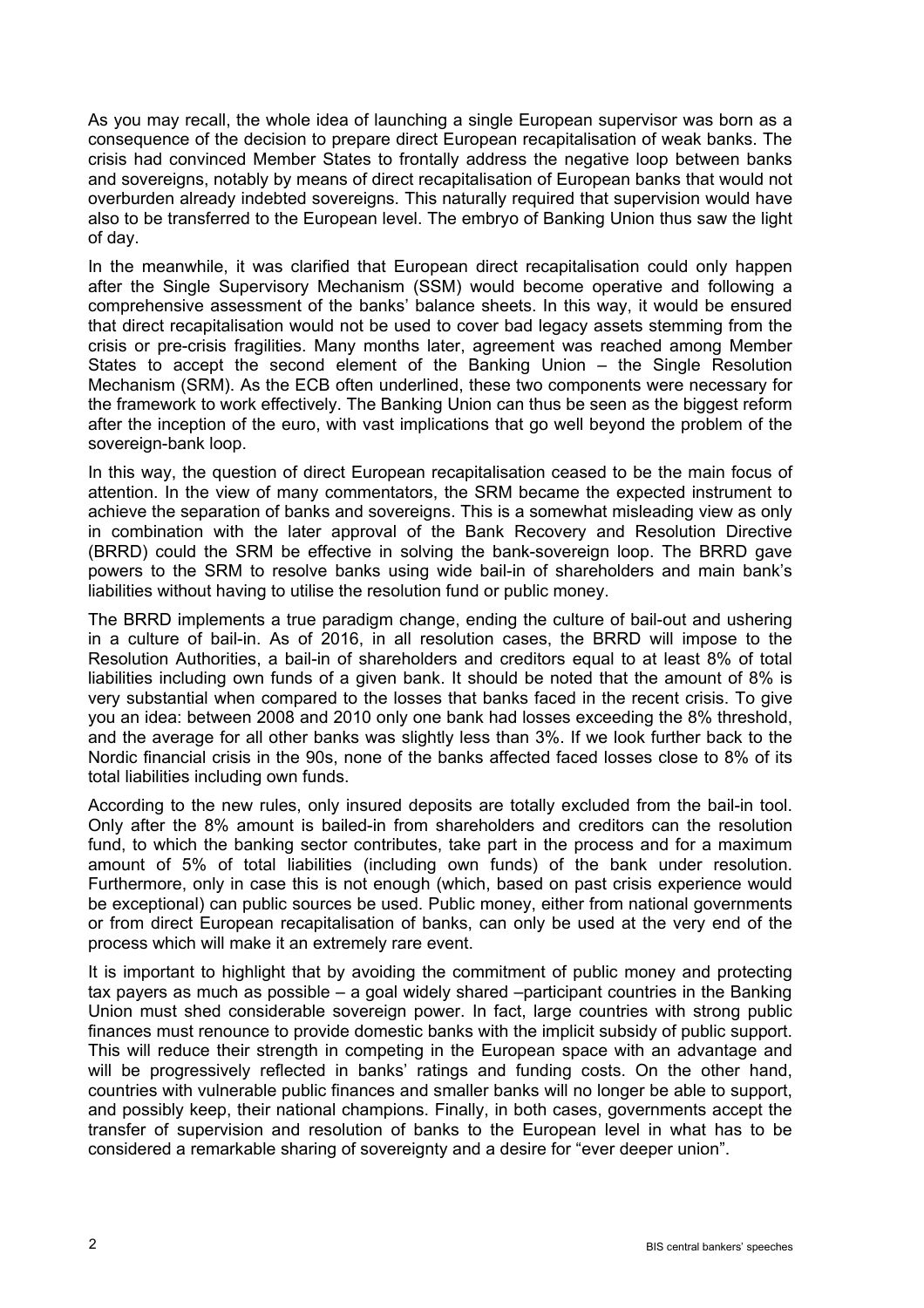With these important steps, the first goal of Banking Union to separate banks from sovereigns has, in practice, been achieved. This is a crucial foundation for an integrated financial system that can support the real economy equally well across the whole of Europe.

#### **Reducing fragmentation and eliminating macro-financial imbalances**

Another important objective of Banking Union is to overcome financial fragmentation and promote financial integration. In particular, this will constitute a key task of the SSM.

There are four ways which I expect the SSM to make a difference to banking in Europe: by improving the quality of supervision; by creating a more homogeneous application of rules and standards; by improving incentives for deeper banking integration; and by strengthening the application of macro-prudential policies.

The prudential supervision of credit institutions will be implemented in a coherent and effective manner. More specifically, the Single Rule Book and a single supervisory manual will ensure that homogeneous supervisory standards are applied to credit institutions across euro area countries. This implies that common principles and parameters will be applied to banks' use of internal models, for example. This will improve the reliability and coherence in banks' calculation of risk-weighted assets across the Banking Union. On another front, the harmonisation in the treatment of non-performing exposures and provisioning rules will mean that investors can directly compare balance sheets across jurisdictions. The recent completion of a thorough Asset Quality Review (AQR) jointly conducted with demanding stress tests induced the banks to frontload significant balance sheet enhancing measures, build up confidence in the European banking sector and created a strong platform from which the Banking Union can confidently build on.

The SSM should create the conditions and incentives for deeper integration of the European banking market, which should, in turn make the euro area less vulnerable to fragmentation. Barriers to deeper retail banking integration that existed in the past will no longer be relevant with a single European supervisor. The substantial compliance costs that came from having to observe different sets of rules and interact with several different authorities should also be reduced.

At the same time, the benefits of cross-border integration should increase. Cross-border banking groups will be able to optimise their internal management of capital and liquidity. Additionally, more integrated banking markets contribute to intensify competition: banks, as well as other financial market participants, will have to change their strategies. More competition means that capital is allocated more efficiently. It should promote access to new funding opportunities for companies, encourage investment and thus contribute to higher economic growth. Small and medium-sized enterprises without direct access to capital markets, in particular, may benefit the most from de-fragmentation.

In monetary unions in general, genuine financial market integration helps smoothing out the effects of asymmetric shocks via a mechanism of risk sharing. This can operate through income insurance, for example, when a country's residents hold claims to dividends, interest or rental income from investments in other countries. In the U.S., this form of risk sharing has shown to be more important than federal budget transfers. In the euro area, such risk sharing will need to assume an increasingly important role, especially given the absence of a more significant central budget.

However, it should be underlined that incomplete financial integration also carries significant risks. As the crisis has demonstrated, financial integration increased the risk of contagion, without in parallel generating adequate risk sharing arrangements to offset its adverse effects. For example, increased cross-border interbank funding was not accompanied by a sufficient diversification on the asset side. As a result, in some jurisdictions banks quickly accumulated significant exposures to local assets (such as real estate), and when the crisis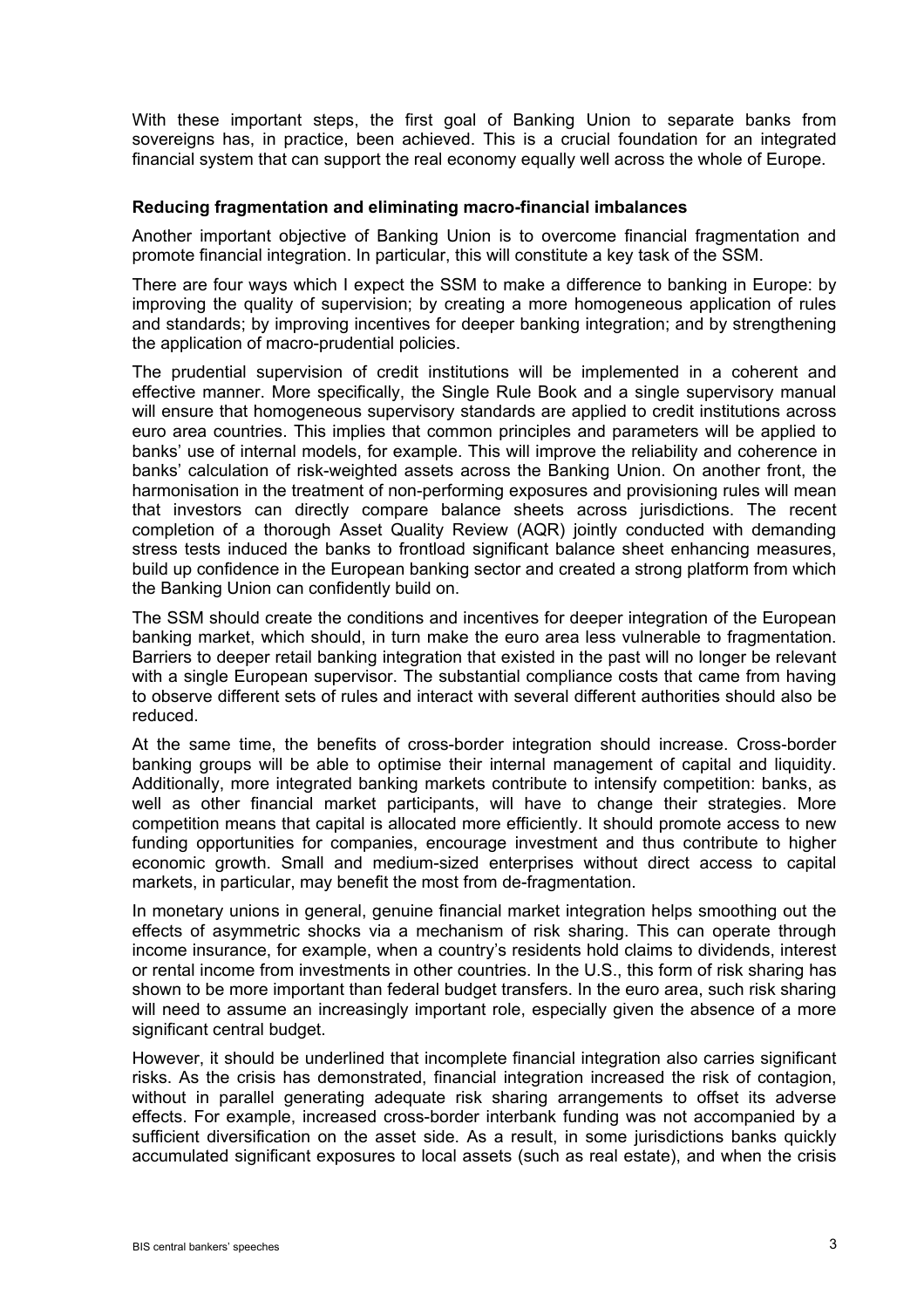hit, cross-border funding was quickly withdrawn and sizeable losses had to be absorbed within national borders.

Supervision exclusively at the national level allowed excessive imbalances to build up within the currency area. For example, net cross-border claims of banks in non-distressed EMU countries vis-à-vis distressed countries almost tripled between 2003 and 2008 while crossborder claims within the core countries increased by factor of about 1.7 over the same time period. Lack of genuine financial integration and low financial sector resilience would continue to expose us to systemic risks further down the road.

The new centralised bank supervision organised in the SSM can however help prevent such developments. The prudential supervision of credit institutions will be implemented in a coherent and effective manner. A fully integrated approach will be taken to the supervision of cross-border banks. Joint Supervisory Teams will directly supervise significant banking groups – comprising supervisors from the SSM within the ECB and National Competent Authorities. This will enable the SSM to detect, early on, the build-up of imbalances and excessive risk-taking related to exposures to single sectors and across borders, and therefore to be proactive should local financial developments become threats to broader financial stability.

Closer financial integration will also enhance the transmission of monetary policy decisions throughout the euro area and thereby contribute to financial stability. In the medium to longterm, the Banking Union will support the formation of a genuinely European financial system that will foster competition and consolidation in the banking industry. Adequate regulation will ensure that the associated efficiency gains can be reaped without the risk of creating too-bigto fail institutions.

### **Enhancing the macro-prudential toolkit**

Another important dimension that the Banking Union introduced relates to the new macroprudential policy instruments that, for the first time, were given to the ECB/SSM. This is particularly important at a moment when we expect monetary policy stance to remain very accommodative for an extended period of time in order to attain our price stability objective. Inflation became very distant from our official target since October 2013 and threatens to continue on the low side for some time to come. The environment of low nominal growth now prevailing creates serious risks to the social and economic fabric of the euro area.

The ECB is responsible for price stability which is always effectively controlled by monetary policy on a medium-term basis. This is a basic tenet of monetary theory that justifies the independence of central banks. Having reached the zero lower bound of our policy rates, we decided on a package of measures that include medium-term provision of liquidity conditional on banks' lending behaviour and two programmes of asset purchases. To explore new channels of transmission of monetary policy that have worked in other countries like the U.K. and the U.S., we are aiming to increase the size of the monetary base and our balance sheet by directly injecting money also into non-bank economic agents.

We expect that within the time of the programme, the adopted measures will lead the balance sheet to return to the size it had in early 2012. We have of course, to closely monitor if the pace of its evolution is in line with that expectation. In particular, during the first quarter of next year, we will be able to better gauge if that is the case. If not, we will have to consider buying other assets, including sovereign bonds in the secondary market, the bulkier and more liquid market of securities available. It would be a pure monetary policy decision, buying according to our capital key, within our mandate and our legal competence.

The transmission channels involved include signalling and influencing inflation expectations, exploring spill-overs resulting from investors using the cash received to buy other assets, including foreign assets with influence on the exchange rate, and finally, the freeing up of space in banks' balance sheets to increase credit to the real economy. Therefore the counter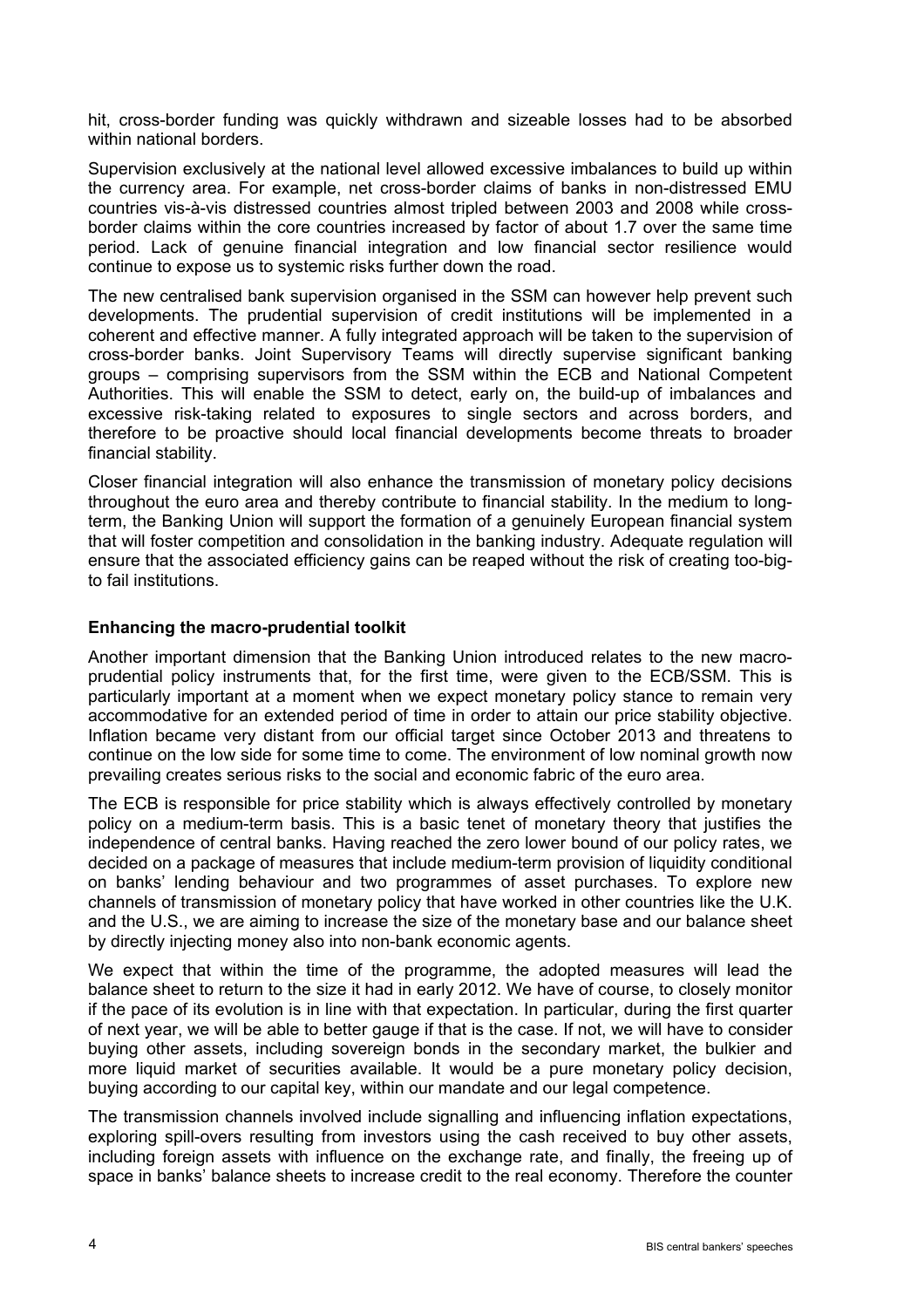argument that the policy would not be effective on account of already low sovereign yields is not well founded. The transmission goes well beyond the direct effect on the yields of the purchased securities. Even less valid is the argument that sovereign bond purchases, should these be deemed necessary, would ease the pressure on governments to do structural reforms. It is not the task of a central bank to exert more or less pressure on governments to adopt policies for which they are responsible. Central banks deserve their independence on account of their responsibility for price stability in a symmetric way, which means in both directions.

With this huge challenge that monetary policy faces, a continuing accommodative stance is warranted as we have indicated in our forward guidance. At the same time, we see a worldwide trend for some froth in financial asset markets. Even in Europe, where the trend is less marked, we have some asset segments of "localised buoyancy". However, monetary policy cannot address the problems inherent to the financial cycle, especially in the present situation. This is the role of macro-prudential policy with a different set of policy instruments. Fortunately, the Banking Union attributed the ECB/SSM with a range of policy instruments of this nature.

Importantly, the SSM introduces a co-ordination mechanism between national macroprudential authorities and the ECB in preparing macro-prudential policy decisions. This mechanism – by taking into account the wider geographical area on which many European banks operate – allows macro-prudential policies in the SSM to be well co-ordinated, better targeted to risks having cross-border implications and, hence, more effective than national ones.

However, I see a need to broaden the scope of the existing macro-prudential policy toolkit in general and also to broaden the toolkit available to the ECB in particular. One reason is that macro-prudential policy should become a fully effective policy to smoothen the financial cycle. This is not the case at present since macro-prudential tools to address the credit cycle applicable to the non-banking sector are largely missing.

Recent regulatory and policy measures were targeted at the banking sector, for example – and perhaps most crucially, within the Capital Requirements Regulation and Directive (CRR/CRD IV). However, bank credit in the euro area is still declining and whatever froth can be observed in some market segments these cannot be driven by bank credit. Instead, entities in the non-bank sector – the so-called shadow-banking sector – are expanding creditintermediation and maturity transformation activities.

Just to quote some figures, since the end of 2012, the total assets of banks under SSM supervision have decreased by 11%, whereas investment funds of all types have increased their asset holdings by some 30%, having doubled since 2009. The so-called shadowbanking sector represents already more than 60% of total bank assets in Europe. Therefore, I see a need to expand the scope of macro-prudential instruments to the non-bank sector. Some of these measures are already available to policy makers in the U.S. and in the U.K.

Let me briefly list some of these extensions to the macro-prudential apparatus that I think are necessary.

First, we need to *improve the quality and range of data* to cover the whole financial system, in order to have credible notion of the overall development of leverage and maturity transformation.

Second, *exposures of banks to the shadow-banking* sector should receive more specific limitations. A specifically tailored treatment was missing in the Basel Committee's large exposure rules that were agreed earlier this year. However, the EBA is currently developing principles that will provide a basis for closer management of this activity in future.

Third, macro-prudential authorities should have the power to identify and require that *systemically important non-bank financial institutions should be subject to more*